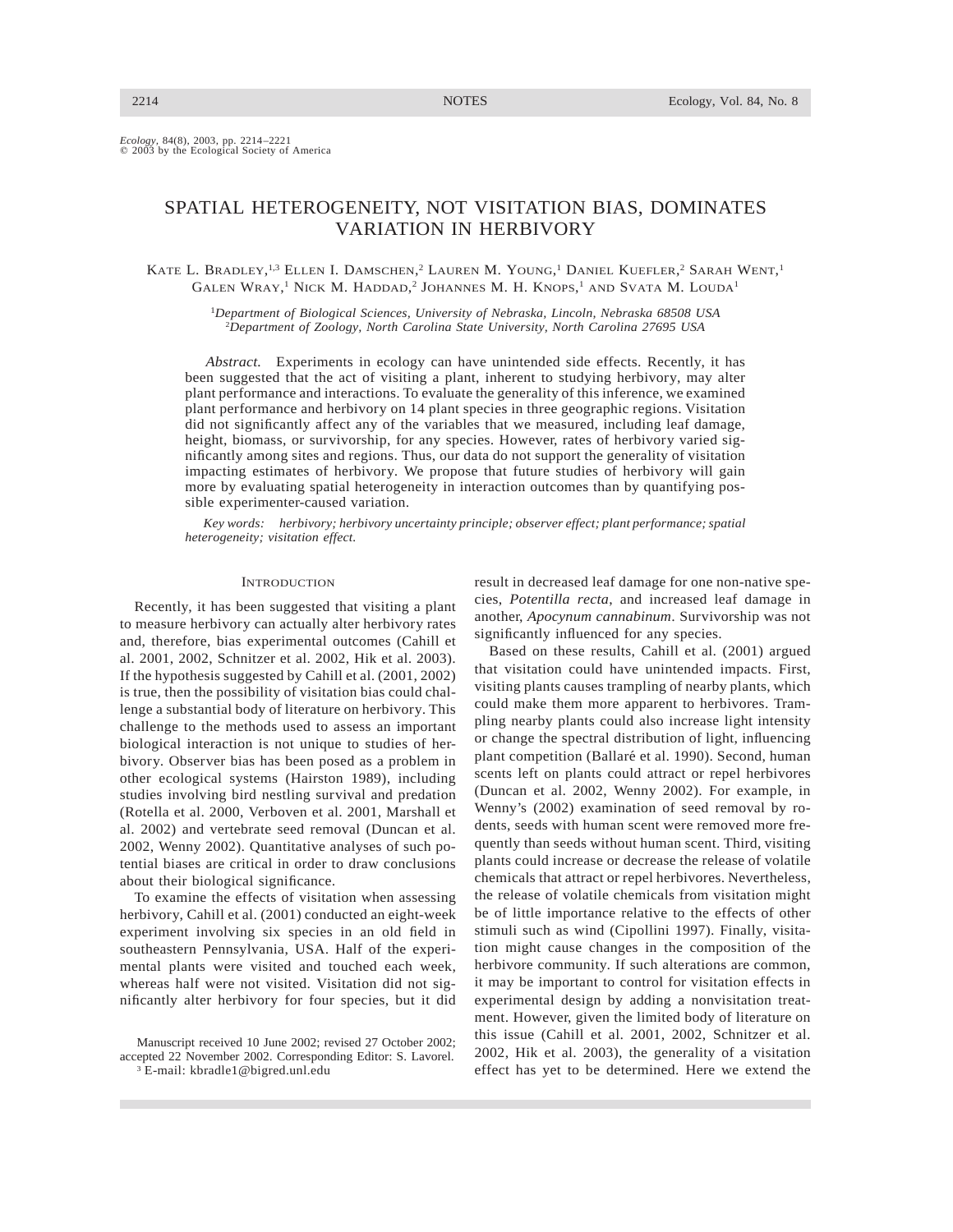

PLATE 1. Plant species which were found to have significant site differences in herbivory, and some known herbivores. (a) *Cirsium altissimum* stem with tephrid flies; (b) *Helianthis grosseratus* and aphids; (c) *Croptilion divaricatum*; and (d) *C. altissimum* with a chrysomelid beetle.

data on visitation effects, using the same methods as Cahill et al. (2001), by focusing on three geographic regions and examining five species at multiple sites within each region. Our results support and extend the challenge by Schnitzer et al. (2002) to the generality of significant visitation effects.

# **METHODS**

#### *Experimental methods*

The experiment was conducted in grasslands of three states: Minnesota, Nebraska, and South Carolina, USA. Within each state, five plant species that were common enough to study were identified. In total, 14 different species representing six families were used for the entire study (See Table 1). All species except *Potentilla recta* are native. All except *Croptilion divaricatum* are perennial. All species except *Tephrosia florida* have an upright growth pattern. Species were located in at least two different sites, which were spatially separated by at least 800 m and up to 75 km. Based on species morphology, the individual stems, ramets, or entire plants were randomly chosen, assigned to a treatment group, and then uniformly numbered with aluminum tags; flags were placed 1 m away to facilitate relocation. Individuals from different treatments were separated by at least 5 m.

Our intention was to test for any visitation effects after the initial designation of study plants, as was done by Cahill et al. (2001). Therefore, half of the experimental individuals at each site were randomly selected for the visitation treatment after initial measurement. The treatment entailed weekly visitations modeled after those of Cahill et al. (2001), in which plants were approached and touched once from the base to the tip, such contact as that imposed by frequent measurements of herbivory (see Plate 1). In the control treatment, individuals were left unvisited, after their initial selection, during the experiment. Initial measurements of experimental plants included height, total number of leaves, number of leaves damaged, and whether plant damage was due to vertebrate or invertebrate herbivory. Plant height was defined as the distance between the base of the plant at ground level and the apical meristem. Additional measurements were made in two states. In Minnesota, the proportion of leaf area damaged was estimated. In Nebraska, the proportion of aboveground plant organs damaged was determined. Additionally, for *Cirsium altissimum* in Nebraska, we counted the number of damaged heads and buds and estimated the proportion of insect-damaged seed. Dates of initial measurements in 2001 were 7 June in Minnesota, 11 June in Nebraska, and 19 June in South Carolina. The experiment was ended eight weeks later, in mid-August. Measurements were taken at the end for all plants, and survivorship was recorded. All individuals were harvested at the root crown, dried to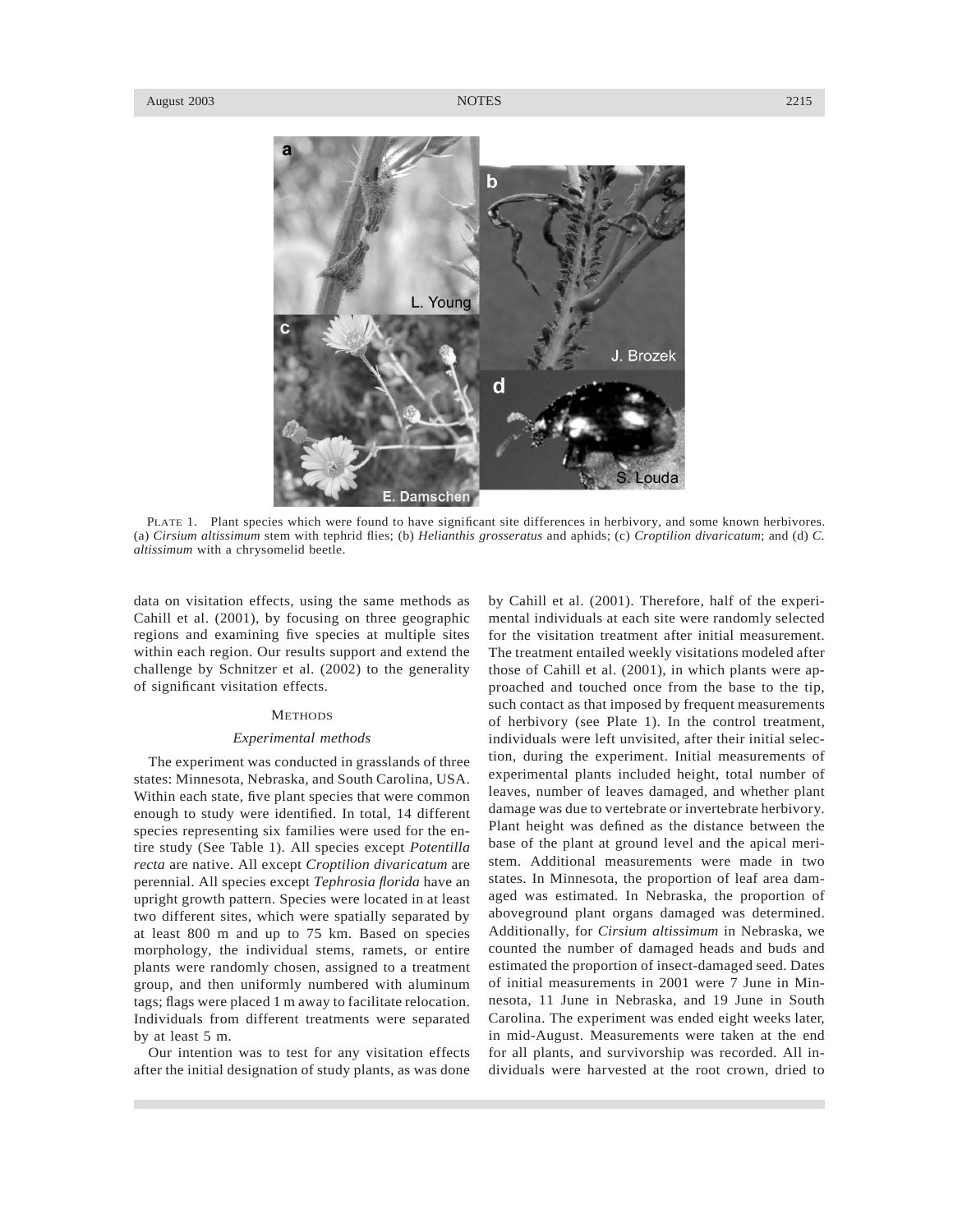TABLE 1. *F* values from Type III GLM analyses are given for the proportion of leaves damaged, final height, final aboveground biomass, leaf area damaged, and proportion of plant organs damaged as a function of visitation treatment (Trt) as a fixed effect, site (S) as a random effect, and their interaction (T  $\times$  S).

| Species, by state                                                                                          | Error<br>df                | Proportion of total<br>leaves damaged |                                   |                                  | Final height                     |                                   |                                 |
|------------------------------------------------------------------------------------------------------------|----------------------------|---------------------------------------|-----------------------------------|----------------------------------|----------------------------------|-----------------------------------|---------------------------------|
|                                                                                                            |                            | Trt                                   | Site                              | $T \times S$                     | Trt                              | Site                              | $T \times S$                    |
| Minnesota                                                                                                  |                            |                                       |                                   |                                  |                                  |                                   |                                 |
| Artemesia <i>ludoviciana</i><br>Lespedeza capitata<br>Potentilla recta<br>Rhus glabra<br>Solidago gigantea | 66<br>65<br>60<br>61<br>66 | 0.5<br>3.0<br>1.9<br>0.5<br>14.0      | 5.4<br>0.0<br>7.4<br>0.6<br>13.4  | 4.5<br>1.7<br>1.4<br>1.8<br>0.8  | 0.2<br>0.8<br>32.4<br>8.1<br>1.9 | 1.1<br>1.3<br>3.8<br>7.4<br>2.3   | 5.8<br>2.1<br>0.8<br>0.7<br>5.5 |
| Nebraska                                                                                                   |                            |                                       |                                   |                                  |                                  |                                   |                                 |
| Asclepias syriaca<br>Cirsium altissimum<br>Helianthus grosserratus<br>Rhus glabra<br>Solidago altissima    | 26<br>47<br>51<br>55<br>55 | 13.2<br>1.0<br>0.2<br>1.0<br>0.4      | 2.6<br>22.1<br>42.3<br>1.0<br>0.3 | 0.1<br>0.3<br>0.8<br>1.0<br>4.4  | 1.3<br>0.0<br>0.2<br>0.1<br>2.5  | 4.2<br>3.2<br>58.2<br>0.1<br>0.4  | 0.7<br>3.8<br>0.1<br>7.5<br>0.3 |
| South Carolina                                                                                             |                            |                                       |                                   |                                  |                                  |                                   |                                 |
| Croptilion divaricatum<br>Tephrosia florida<br>Rhus copallina<br>Lespedeza stuevei<br>Phytolacca americana | 56<br>56<br>56<br>52<br>56 | 0.5<br>0.6<br>0.1<br>6.1<br>0.0       | 0.2<br>97.3<br>1.0<br>4.1<br>0.1  | 14.1<br>8.4<br>1.1<br>0.1<br>2.6 | 1.0<br>0.1<br>0.0<br>2.8<br>0.6  | 0.5<br>2.6<br>10.0<br>7.4<br>15.5 | 3.3<br>0.2<br>0.1<br>5.3<br>0.2 |

*Notes:* Boldface *F* values are significant at  $\alpha = 0.05$  (Bonferroni correction for multiple comparisons, adjusted *P* < 0.0009). For all comparisons, numerator df = 1, except for the *Artemesia* site and  $T \times S$  (df = 2). The denominator df = 1 for treatment comparisons. The error df values are listed in the table.

constant mass, and weighed to obtain aboveground biomass.

# *Sites*

*Savannah River Site, South Carolina*.—At the Savannah River Site, a National Environmental Research park, plants were studied in two early-successional fields. These sites are managed by the U.S. Forest Service for timber production and were created by harvesting *Pinus* spp. in 1999 and then planting *Pinus palustris*. In each site, individuals were randomly selected and assigned to a treatment. Species used were: *Croptilion divaricatum*, *Lespedeza stuevei*, *Phytolacca americana*, *Rhus copallina*, and *Tephrosia florida*. At Site 1,  $N = 10$  individuals per species for each treatment; at Site 2,  $N = 20$  individuals per treatment. Although there was some mortality, we were able to make necessary measurements on all individuals at the end of the experiment. Plant height for *Tephrosia florida*, a procumbent species, was measured as the distance between the rooting stems and its longest creeping stem when pulled taut.

*Reller Ranch and Madigan Prairie, Nebraska*.—In Nebraska, plants were studied at Reller Ranch in Lancaster County and at Madigan Prairie in Saunders County. Both sites were a mixture of open tallgrass prairie with smaller wooded areas. Species used were *Asclepias syriaca*, *Cirsium altissimum*, *Helianthus grosserratus*, *Rhus glabra*, and *Solidago altissima*. Thirty individuals of each species were randomly selected over 2 acres (0.8 ha) at each site. Another randomization was used to assign treatments ( $N = 15$  for each species per site and per treatment). Mortality reduced sample sizes for final measurements as follows ( $N<sub>control</sub>$  and  $N<sub>visited</sub>$ , respectively): Madigan Prairie, A. *syriaca* (8, 9), *C. altissimum* (15, 14), *H. grosserratus* (14, 14), *R. glabra* (14, 15), and *S. altissima* (15, 15); Reller Ranch, *A. syriaca* (6, 7), *C. altissimum* (11, 13), *H. grosserratus* (12, 15), *R. glabra* (15, 15), and *S. altissima* (14, 15). To avoid clonal influence, individual ramets of *S. altissima* were selected from 30 separate clonal patches at each site.

*Cedar Creek Natural History Area, Minnesota*.—In Minnesota, plants were studied in six early- to midsuccessional grassland fields at Cedar Creek Natural History Area, 45 km north of Minneapolis-St. Paul, Minnesota, USA. Field 29 was small and surrounded by pine trees, and had dense, 1.5 m tall vegetation. Field B was more open, with very short vegetation. Field 71 was located close to a rural road and had full sun exposure. Field 84A was located next to a deciduous tree line. Field 84 was an open field with grassy 1 m high vegetation. Field 85 had vegetation 30–50 cm high. For details on these individual fields, see Inouye et al. (1987).

Species included were *Artemesia ludoviciana*, *Lespedeza capitata*, *Potentilla recta*, *Rhus glabra*, and *Solidago gigantea*. Seventy-two individuals of each spe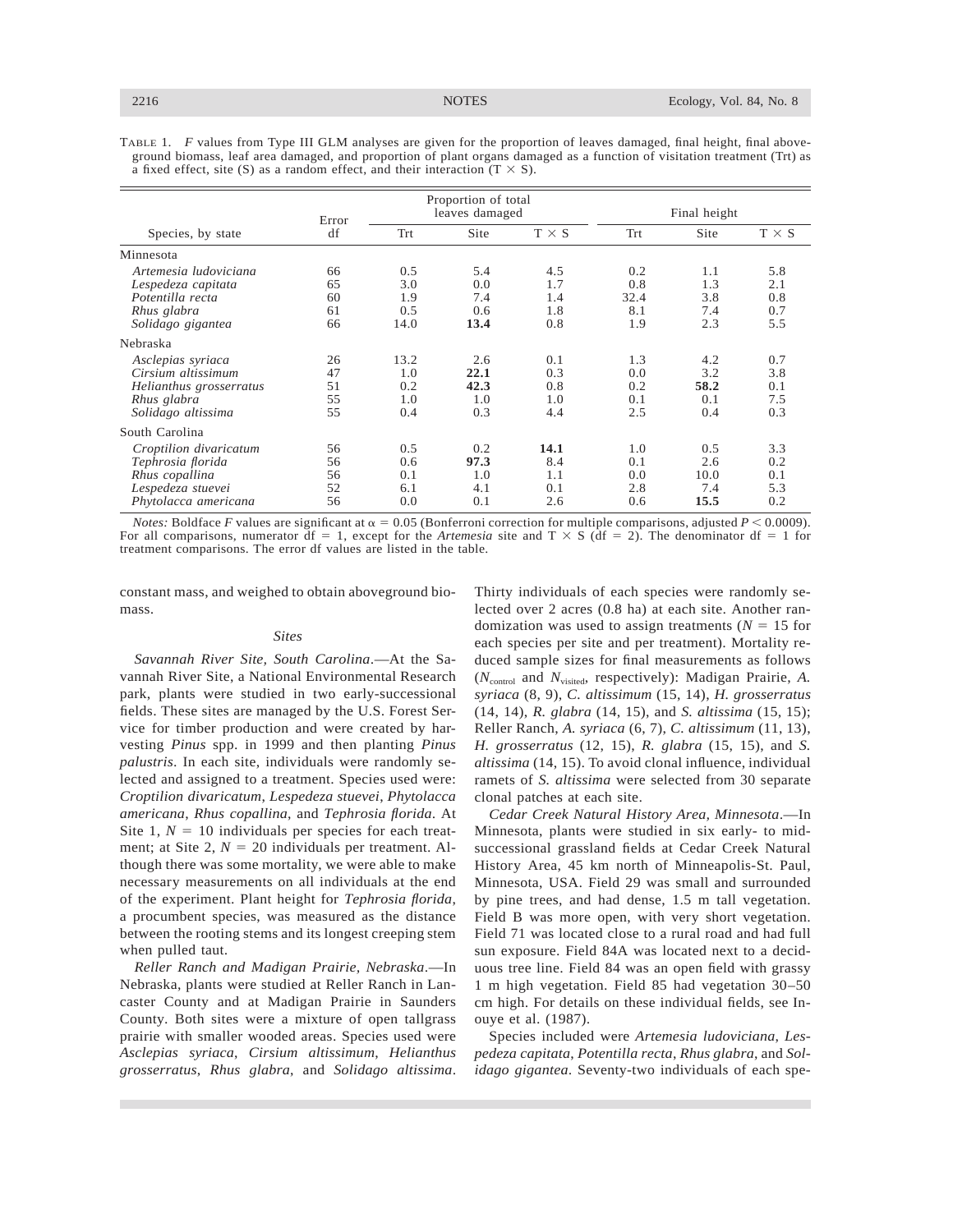TABLE 1. Extended.

| Final aboveground                |                                   | Proportion of                   |              |              | Proportion of plant |              |              |              |
|----------------------------------|-----------------------------------|---------------------------------|--------------|--------------|---------------------|--------------|--------------|--------------|
| biomass                          |                                   | leaf area damaged               |              |              | organs damaged      |              |              |              |
| Trt                              | Site                              | $T \times S$                    | Trt          | Site         | $T \times S$        | Trt          | Site         | $T \times S$ |
| 0.5                              | 1.8                               | 4.3                             | 0.4          | 2.0          | 7.2                 | not measured |              |              |
| 0.6                              | 0.1                               | 0.5                             | 2.5          | 0.1          | 1.0                 |              |              |              |
| 22.9                             | 5.3                               | 0.3                             | 0.0          | 0.3          | 2.0                 |              |              |              |
| 2.1                              | 4.2                               | 0.3                             | 1.0          | 4.1          | 1.8                 |              |              |              |
| 0.2                              | 1.4                               | 2.9                             | 0.9          | 0.3          | 2.6                 |              |              |              |
| 22.6                             | 8.5                               | 0.0                             | not measured |              |                     | 0.0          | 0.1          | 0.3          |
| 10.1                             | 6.9                               | 0.2                             |              |              |                     | 49.4         | 8.7          | 0.1          |
| 1.8                              | 15.4                              | 0.3                             |              |              |                     | 1.3          | 0.2          | 0.6          |
| 0.3                              | 2.1                               | 4.0                             |              |              |                     | 5.0          | 0.4          | 0.5          |
| 1.4                              | 6.0                               | 2.1                             |              |              |                     | 0.6          | 4.0          | 2.6          |
| 48.7<br>100<br>4.1<br>5.1<br>0.1 | 0.6<br>5.1<br>10.7<br>4.5<br>11.2 | 0.1<br>0.3<br>0.2<br>0.0<br>1.0 |              | not measured |                     |              | not measured |              |

cies were randomly selected and randomly assigned a treatment (initially,  $N = 36$  plants per species per treatment). Mortality reduced final sample sizes as follows ( $N_{\text{control}}$  and  $N_{\text{visited}}$ , respectively): Field 71, *A. ludoviciana* (18, 17) and *S. gigantea* (24, 23); Field 84, *S. gigantea* (10, 12); Field 84A, *A. ludoviciana* (12, 12), *R. glabra* (12, 11), and *L. capitata* (30, 28); Field 85, *A. ludoviciana* (6, 6), *R. glabra* (22, 22), and *L. capitata* (6, 6); Field 29, *P. recta* (11, 9); Field B, *P. recta* (22, 20). The *S. gigantea* ramets in Field 84 belonged to one clone, and ramets in Field 71 belonged to another clone.

#### *Statistical analyses*

To analyze responses, we used Type III GLMs. These were performed for each species in each state. The visitation treatment was designated a fixed effect, whereas site was designated as a random effect (Underwood 1997). We examined the impact of the fixed effect of visitation on the following variables: proportion of leaves damaged, plant height (in centimeters) at the final visit, and aboveground biomass (grams) at the final visit. In addition, we calculated the proportion of plant organs damaged, leaf area damaged, damaged heads and buds, and insect-damaged seed. We examined both initial heights, which varied among sites, and final aboveground biomass as covariates for our analysis. Because neither influenced the treatment or site effects, the final analyses were done without covariates. In total, 57 comparisons were performed because the species were not the same across geographic regions or found at the same sites within all regions. To limit the experimental error rate, we used the Dunn-Sidák procedure (Sokal and Rohlf 2000), as necessitated by the use of multiple comparisons ( $P < 0.0009 \sim P <$ 0.05;  $P < 0.00018 \sim P < 0.01$ ; and,  $P < 0.000018 \sim$  $P < 0.001$ ). All analyses were performed using SPSS 10.1 (Norusis 1990). Prior to analyses, all proportions and percentages were arcsine square-root transformed.

The Wilcoxon signed-ranks test was used to analyze for treatment differences in survivorship (Sokal and Rohlf 2000). Survivorship was calculated as a percentage for each treatment group. Species were paired by treatment, and differences in survivorship were calculated. Differences of zero were removed in the analysis (Sokal and Rohlf 2000). There were only two to three pairs for each species, but the minimum number of pairs required for the test is six. Therefore, the analysis included all species pairs and was performed independent of state.

#### **RESULTS**

Visitation did not have a significant effect on the proportion of leaves damaged, the final plant height, or the final aboveground biomass (Table 1) of any species in Minnesota (Fig. 1a), Nebraska (Fig. 1b), or South Carolina (Fig. 1c). Four additional measures of herbivory, which included leaf area damaged (Minnesota only), proportion of plant organs damaged (Nebraska only), the number damaged heads and buds (Nebraska only:  $F_{1,1} = 1.2$ , *Cirsium altissimum*), and the evidence of insect feeding on *Cirsium altissimum* seeds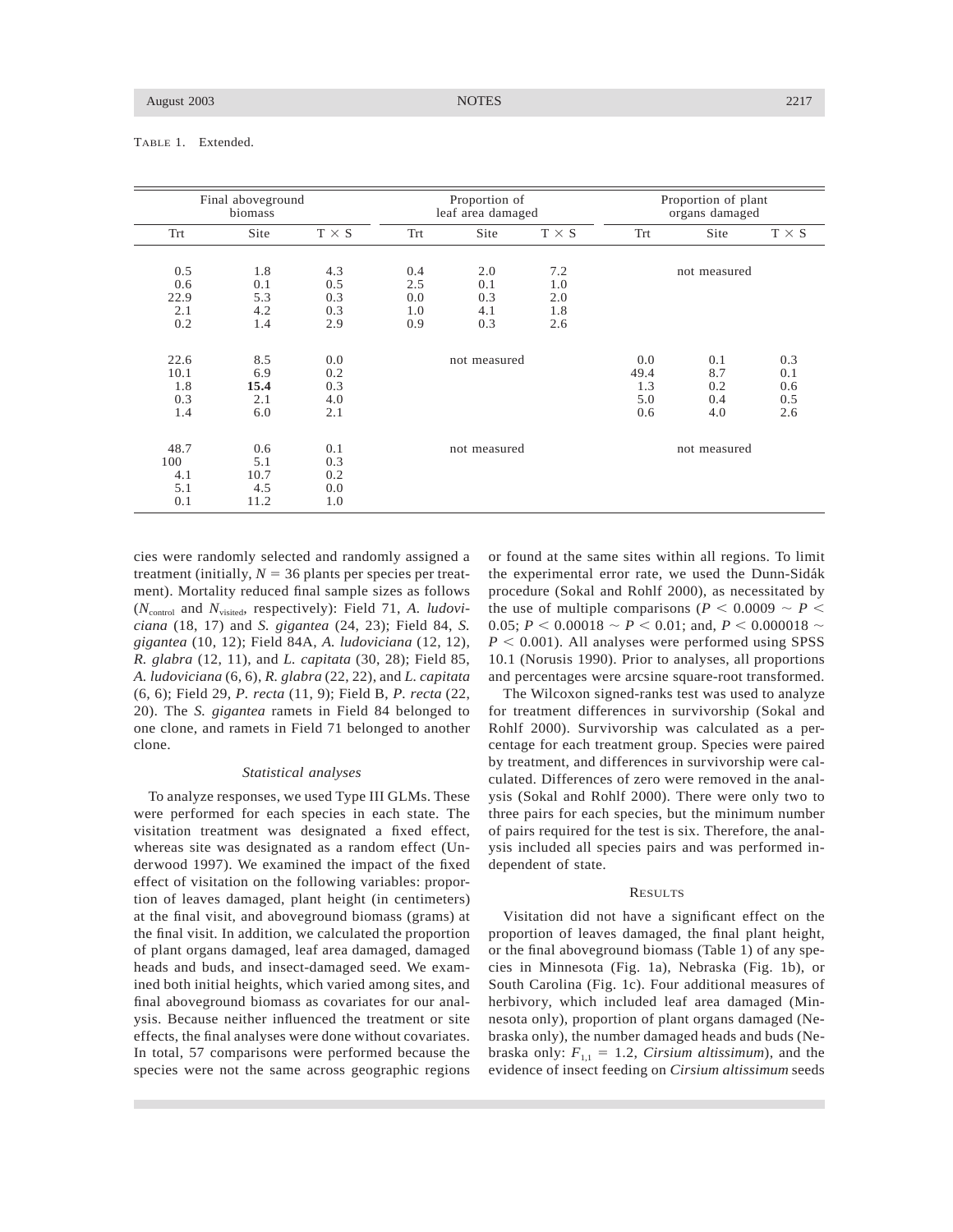

FIG. 1. Proportion of leaves damaged (mean  $\pm$  1 sE), final height (mean  $\pm$  1 sE), and survivorship of plants as a function of visitation treatment (control, solid circles and bars; visited, open circles and bars) and site. Means were calculated for each species and are based on individuals within a given site, whereas survivorship is given as the percentage of individuals alive at the end of the experiment. For Minnesota and Nebraska, the number of individuals per treatment varied depending on the species and site (see *Methods* for details); for South Carolina, the number of individuals per treatment varied by site. Significant site differences are denoted by an S, and interactions by  $T \times S$  (with Bonferroni correction for multiple comparisons [Sokal and Rohlf 2000]): \*  $P < 0.05$ ; \*\*  $P < 0.01$ ; \*\*\*  $P < 0.001$ . No significant treatment effects were found using the Wilcoxon matched-pairs signed ranks test for survivorship (Sokal and Rohlf 2000).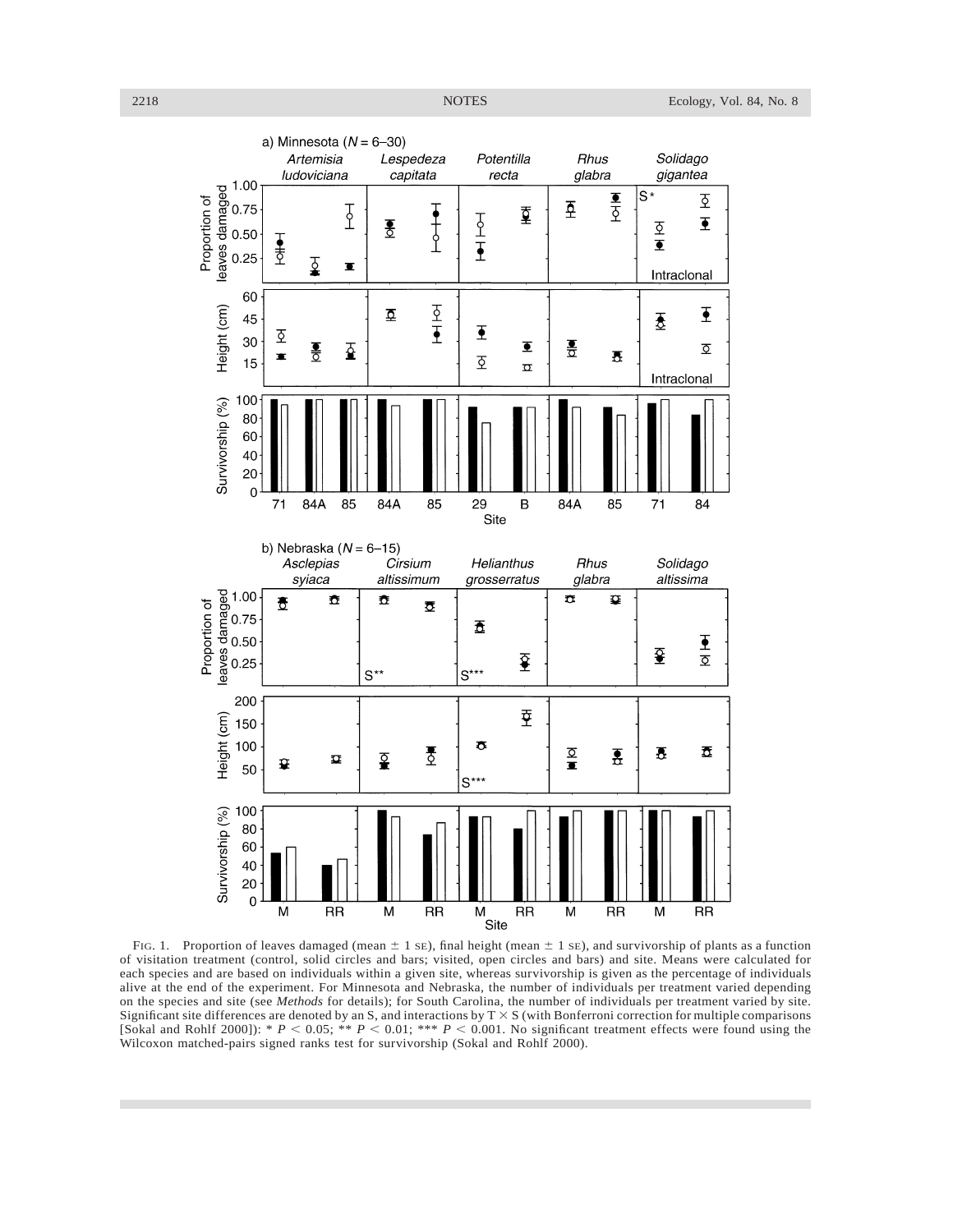

 $(F_{1,1} = 6.2)$ , were also not influenced by visitation (Table 1). A significant interaction occurred between site and treatment for the proportion of leaves damaged in *Croptilion divaricatum* (Fig. 1c). Using pre-treatment measurements as a covariate did not alter any of these patterns. Additionally, visitation did not significantly alter the survivorship of any species (Fig. 1a–c; Wilcoxon matched-pairs signed-ranks test:  $T_s \leq T_{critical} N =$ 17,  $T_{critical} = 41$ ,  $T_s = 71$ ). The source of mortality for plants was not known, but the lack of difference eliminates the alteration of herbivory by visitation as the cause.

Finally, although it appeared that visited *Potentilla recta* individuals might be shorter than the unvisited controls (Fig. 1a), the difference was not significant statistically (Table 1). However, we used site as a random factor in our GLM analysis (Underwood 1997, Zar 1999). This requires that the *F* value for the fixed factor, e.g., the visitation treatment, be calculated by dividing the treatment mean square by the interaction mean square value (Underwood 1997, Zar 1999), and that the *F* critical value be determined by using the interaction term's corresponding degrees of freedom (Underwood 1997, Zar 1999), which in our case was  $df = 1$ . Alternatively, using site in a fixed factor requires that the *F* value be calculated by dividing the treatment mean square by the error mean square value

(Zar 1999), and that the *F* critical value be determined by using the error term's corresponding degrees of freedom (Zar 1999), which in our case varied from  $df =$ 26 to 66 (Table 1). Analyzing the data in this manner resulted in one significant effect after Bonferroni corrections; the final heights of visited *P. recta* individuals were significantly less than those of control plants. Interestingly, all of the remaining *P. recta* plants showed signs of deer herbivory, with the tops of the plants being heavily browsed.

Thus, visitation did not cause a difference in the evidence of feeding by either of the two major categories of herbivores, invertebrates and vertebrates (with the possible exception of *P. recta*), as found by Cahill et al. (2001). Across all of the species, signs of invertebrate herbivory occurred on 82% of the visited plants and 84% of the control plants. Signs of vertebrate herbivory occurred on only 11% of the visited and 10% of the control plants.

Site differences affected herbivory rates more than did visitation. For example, in Minnesota, *Soliago gigantea* ramets had a significantly higher proportion of their leaves damaged in Field 84 than in Field 71 (Fig. 1a). In Nebraska, *Helianthus grosserratus* individuals at Madigan Prairie had significantly more herbivory than those at Reller Ranch (Fig. 1b), and plants were significantly taller at Reller Ranch. *Cirsium altissimum*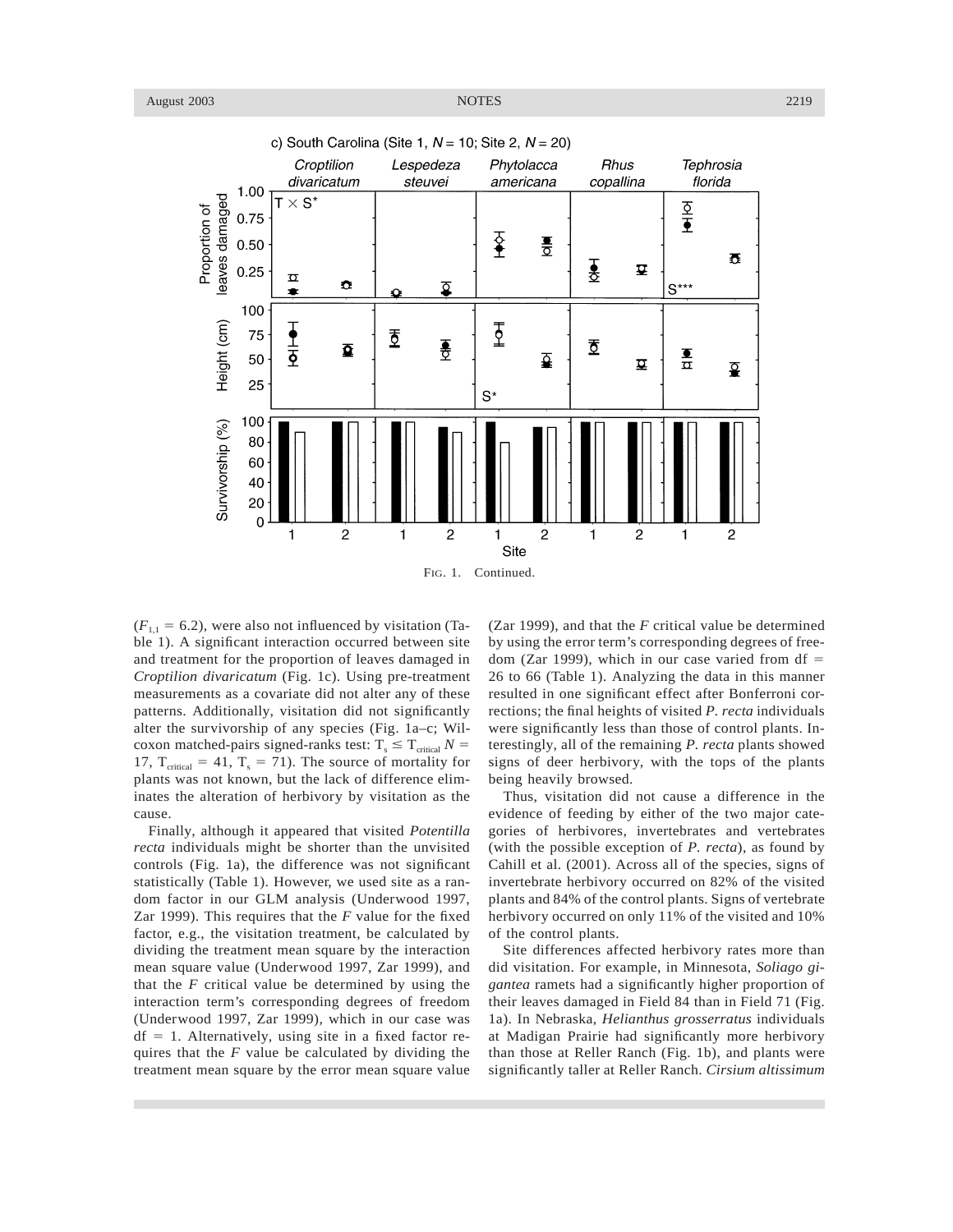individuals also experienced higher mortality and significantly lower levels of herbivory at Reller Ranch than at Madigan Prairie (Fig. 1b). In South Carolina, *Tephrosia florida* individuals were significantly shorter at Site 2 than at Site 1 (Fig. 1c).

# **DISCUSSION**

Visitation did not significantly affect any of our measurements of plant performance for the 14 species that we examined, supporting recent tests by Schnitzer et al. (2002), who also found no effect of visitation on herbivory. Only one significant treatment by site interaction occurred for the proportion of leaves damaged in *Croptilion divaricatum*. At Site 1, *C. divaricatum* individuals had a higher proportion of leaves damaged when visited and were shorter, on average, than unvisited plants (Fig. 1c), whereas at Site 2 we found no difference in the proportion of leaves damaged or height with visitation (Table 1). The only potential visitation effect that we observed involved analyzing site as a fixed effect, not a random one. The analysis resulted in visited *Potentilla recta* individuals being significantly shorter than control plants. Thus, at best, visitation has a minor impact on herbivory estimates.

Interestingly, significant differences in levels of herbivory reflected the spatial heterogeneity within and between sites in the herbivore communities (Wiens 1976, Stanton 1983), rather than visitation effects. Although the data now available do not support strong, widespread visitation effects (Cahill et al. 2001, 2002, Schnitzer et al. 2002, Hik et al. 2003), it is important to consider how human visitation might alter herbivory. Cahill et al. (2001) proposed four general mechanisms by which visitation bias may affect estimates of herbivory. Estimates may be biased if (1) trampling of vegetation changes the visibility of target plants or competitive interactions, (2) human scent left behind alters insect attraction to plants, (3) plant volatile emissions are altered, or (4) herbivore community composition is disturbed. Repeated visits to the plants create paths through the vegetation, potentially making plants more visible and accessible to deer. Other studies suggest that mammals tend to travel on pre-existing paths such as roads or ditches (Clevenger et al. 2001).

The only plant species with responses that might match this potential mechanism is *Potentially recta*, although the differences that we observed were not statistically significant. A treatment by site interaction for the proportion of leaves damaged in *Croptilion divaricatum* may have been caused by one of the other mechanisms. It is difficult to rule out the potential that the human scent may influence insect detection of its host plant. Altered emissions are a possibility. Plant responses to herbivory are often inducible, although they typically require highly specific conditions (Turlings et al. 1995, Pare et al. 1998), usually triggered by feeding herbivores (Pare et al. 1998). Finally, visitation might cause changes in the composition of the herbivore community on *C. divaricatum* by startling the herbivores or possibly knocking them off the target plant. More important, it is likely that spatial heterogeneity (Louda 1982, 1983, Louda et al. 1990) exists in herbivore community composition and distribution (Wiens 1976, Stanton 1983, Dutilleul 1993, Rand 2002) as well as in plant defenses and quality (Louda and Rodman 1996, Cipollini 1997). More work is required to differentiate the roles of variation in human scent, plant volatiles, and the herbivore community when visitation effects do occur. In summary, what do our results suggest about the measurement of herbivory in the field? They most strongly point to the importance of understanding variation in the herbivore and plant community to explain variation in levels of herbivory in nature.

In order to deal realistically with uncontrolled processes in the environment such as herbivory, Eberhardt and Thomas (1991) argued for the importance of first observing the process, establishing its spatial pattern, and then designing the sampling effort around the observed spatial pattern. Dutilleul (1993) also emphasized the need to quantify existing spatial heterogeneity and to accommodate this variation in the experimental design. Several strategies are available to control variation present in field studies (Eberhardt and Thomas 1991). One strategy is to increase replication at the site level for invertebrate herbivores (Louda and Rodman 1996, Cipollini 1997). Our results support this suggestion. Another approach is to remove extraneous influences during statistical analyses, which implies the use of pre-experimental data in the analysis to control for any initial differences.

The potential for within-site variation (Wiens 1976, Stanton 1983, Dutilleul 1993, Louda and Potvin 1995, Rand 2002), as well as systematic site differences in insect herbivory, have long been recognized (Louda 1982, 1983, Louda et al. 1990). However such important variation in herbivory remains under evaluated (Rand 2002). We conclude that our understanding of the role of herbivory in plant performance and dynamics is more likely compromised by insufficient understanding of patterns in herbivore abundances and interactions associated with plant community variation within and among sites (Rand 2002) than by the visitation bias postulated by Cahill and colleagues (2001).

#### **ACKNOWLEDGMENTS**

We would like to thank J. F. Cahill, Jr., M. J. Crawley, and S. Lavorel for comments on earlier drafts, and the following people for technical and intellectual assistance: W. G. Abrahamson, J. Haarstad, K. H. Keeler, A. Krings, J. Orrock, D. Pilson, T. A. Rand, and T. Wentworth. This research was